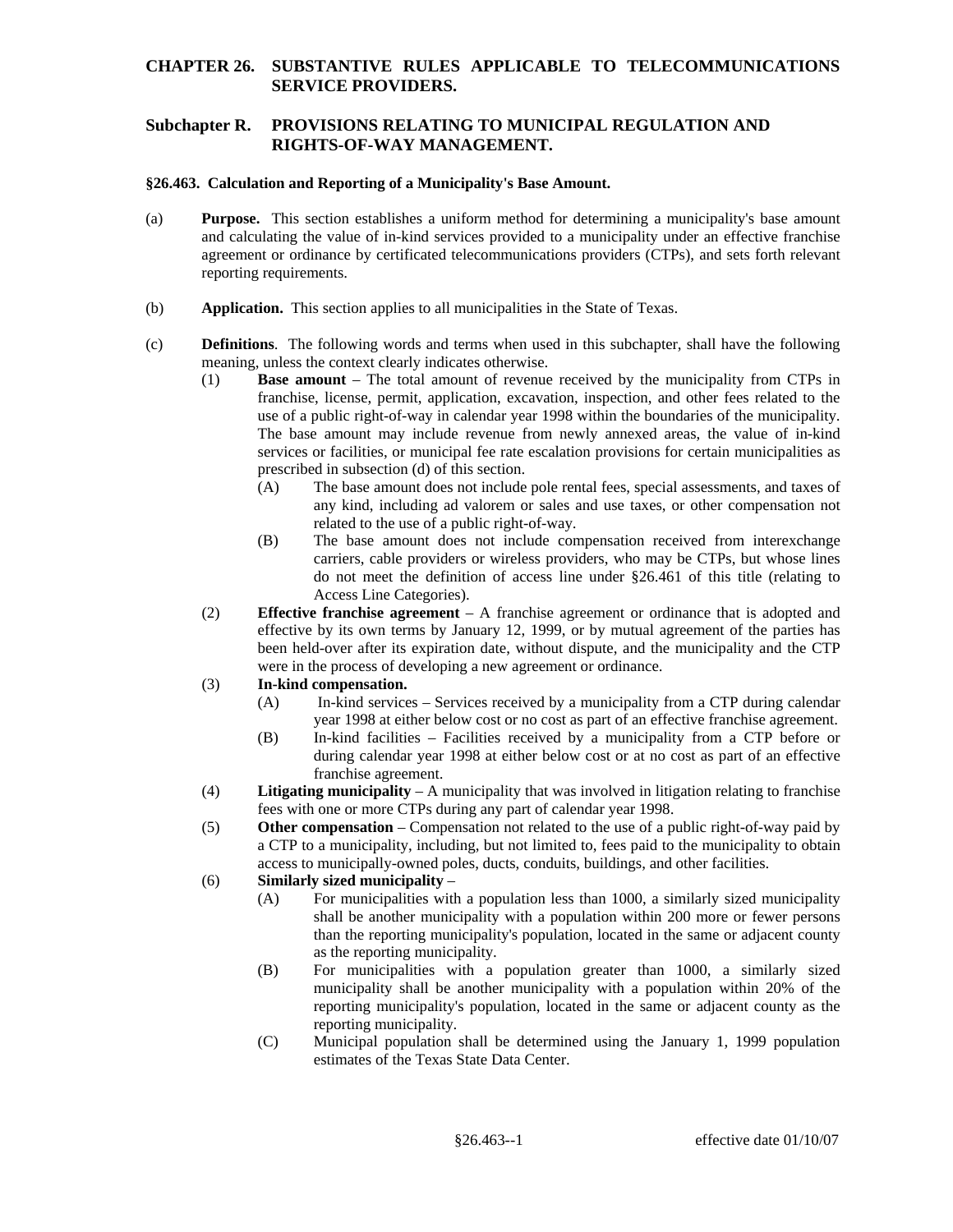## **CHAPTER 26. SUBSTANTIVE RULES APPLICABLE TO TELECOMMUNICATIONS SERVICE PROVIDERS.**

# **Subchapter R. PROVISIONS RELATING TO MUNICIPAL REGULATION AND RIGHTS-OF-WAY MANAGEMENT.**

## **§26.463(c)(6) continued**

- (D) The reporting municipality and the similarly sized municipality shall have the same CTP with the greatest number of access lines.
- (7) **Special assessment**  An assessment authorized for public improvements under the Local Government Code or the Transportation Code.
- (d) **Determination of a municipality's base amount.** A municipality's base amount shall be the sum of all applicable revenue received from CTPs, including newly annexed areas, the value of in-kind compensation, and the value of any applicable escalation provisions in effective franchise agreements or ordinances, unless a municipality's base amount is determined under subsection (f) or (g) of this section.
	- (1) **Revenue received.** Payments received by a municipality from CTPs as compensation for calendar year 1998 usage of the public right-of-way.
		- (A) Payments received outside of calendar year 1998 may be included as revenue received only to the extent that these payments represent compensation for calendar year 1998 usage of a public right-of-way.
		- (B) Payments received in calendar year 1998 that do not represent compensation for calendar year 1998 usage of a public right-of-way shall be excluded.
	- (2) **Escalation provisions.** The municipality shall calculate and report its fee rate escalation amount that is known and measurable for calendar year 1999, that was specifically prescribed in effective agreements or ordinances, and add that escalation amount to the base amount calculation.
	- (3) **In-kind compensation.** In-kind services or facilities shall be valued at 1.0% of the base amount unless a municipality can establish before the commission that those services or facilities had a greater value in calendar year 1998. Municipalities requesting in-kind compensation above 1.0% of the base amount shall make a request consistent with subsections (e) and (j) of this section.
- (e) **Valuation of additional in-kind compensation.** If a municipality wants to establish that the total filing requirements of subsection (i) of this section. value of in-kind compensation received from CTPs had a greater value in 1998 than 1.0% of the municipality's base amount, it must make a showing consistent with this subsection and meet the
	- filing requirements of subsection (j) of this section. (1) **Telecommunications equipment.** The municipality shall compute the 1998 value by dividing the original cost of the equipment by the term in years of the effective franchise agreement.
	- (2) **Dark fiber.** Where a municipality had the option to use the CTP's dark fiber as in-kind ownership of the dark fiber to the municipality as in-kind compensation before or during compensation in calendar year 1998, the municipality shall value the fiber only to the extent the municipality utilized it in calendar year 1998. The value shall be computed in accordance with paragraph (4) of this subsection. Where a CTP permanently transferred calendar year 1998, the value of the dark fiber shall be computed for its entire length in accordance with paragraph (1) of this subsection.
	- (3) **Poles, ducts, and conduits.** Where a municipality had the option to use the CTP's poles, ducts, and conduits as part of its in-kind compensation, it shall value those facilities only to the extent the municipality utilized them during calendar year 1998. The value of the poles, ducts and conduits shall be based upon reasonable annual rental fees charged or paid by other utilities for similar facilities. Where a municipality and a CTP have entered into a joint-use agreement for the use of poles, ducts, or conduits, no value shall be included in computing in-kind compensation for such use.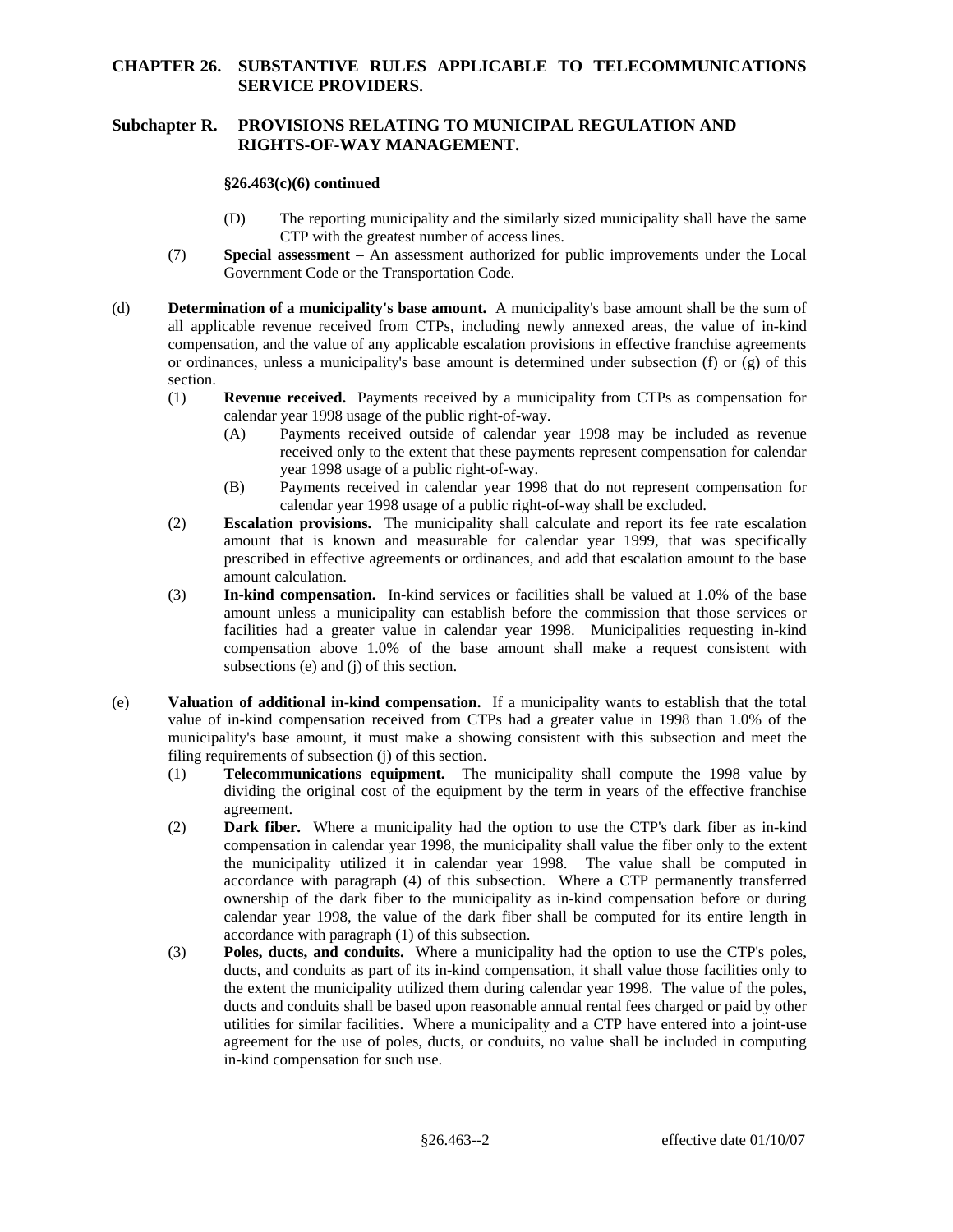## **CHAPTER 26. SUBSTANTIVE RULES APPLICABLE TO TELECOMMUNICATIONS SERVICE PROVIDERS.**

# **Subchapter R. PROVISIONS RELATING TO MUNICIPAL REGULATION AND RIGHTS-OF-WAY MANAGEMENT.**

#### **§26.463(e) continued**

- (4) **Telecommunications service.** The municipality shall value the telecommunications service it received as in-kind compensation by determining the fees paid by other municipalities for same or similar services, or through the average price charged in 1998 by three suppliers qualified to provide the service.
- market values. The municipality shall survey at least three suppliers for each facility or (5) **All other facilities and services.** The municipality shall perform a survey of suppliers for all other in-kind facilities and services it received in calendar year 1998, to establish true service it is valuing.

### (f) **Base amount for eligible municipalities.**

- (1) Eligible municipalities include municipalities in counties with a population of less than 25,000 on December 31, 1998, municipalities that did not have an effective franchise agreement or ordinance on January 12, 1999, and municipalities that were not in existence on January 12, 1999. A municipality that was incorporated prior to January 12, 1999 but received no compensation from CTPs for calendar 1998 use of the public right-of-way, shall also be considered an eligible municipality.
	- determined by the county containing the greatest number of its residents. (A) If a municipality is located in more than one county, its eligibility shall be
	- (B) County population shall be determined using the Texas State Data Center population estimates for January 1, 1999.
- (2) The base amount for an eligible municipality shall, at the election of the governing body of the municipality, be equal to one of the following amounts:
	- (A) An amount not greater than the statewide average fee per line for each category of access line of the CTP with the greatest number of access lines in that municipality, multiplied by the total number of access lines in each category located within the boundaries of the municipality on December 31, 1998, for a municipality in existence on that date, or on the date of incorporation for a municipality incorporated after that date; or
	- other than this paragraph; or (B) An amount not greater than the base amount determined for a similarly sized municipality in the same or an adjacent county in which the CTP with the greatest number of access lines in the municipality is the same for each municipality. The similarly sized municipality must have computed its base amount using methods
	- (C) The total amount of revenue received by the municipality in franchise, license, permit, and application fees from all CTPs in calendar year 1998 consistent with the methodology prescribed under subsection (d)(1) of this section.
- (g) **Base amount for litigating municipality.** The base amount for a litigating municipality that not later than December 1, 1999, repeals any ordinance subject to dispute in the litigation, voluntarily dismisses with prejudice any claims in the litigation for compensation, and agrees to waive any potential claim for compensation under any franchise agreement or ordinance expired or in existence on September 1, 1999, is, at the municipality's election, equal to one of the following amounts:
	- 1998, including any newly annexed areas; or (1) An amount not to exceed the statewide average access line rate on a per category basis for the CTP with the greatest number of access lines in that municipality multiplied by the total number of access lines located within the boundaries of the municipality on December 31,
	- (2) An amount not to exceed 21% of the total sales and use tax revenue received by the municipality pursuant to Texas Tax Code, Chapter 321. The sales and use tax revenue will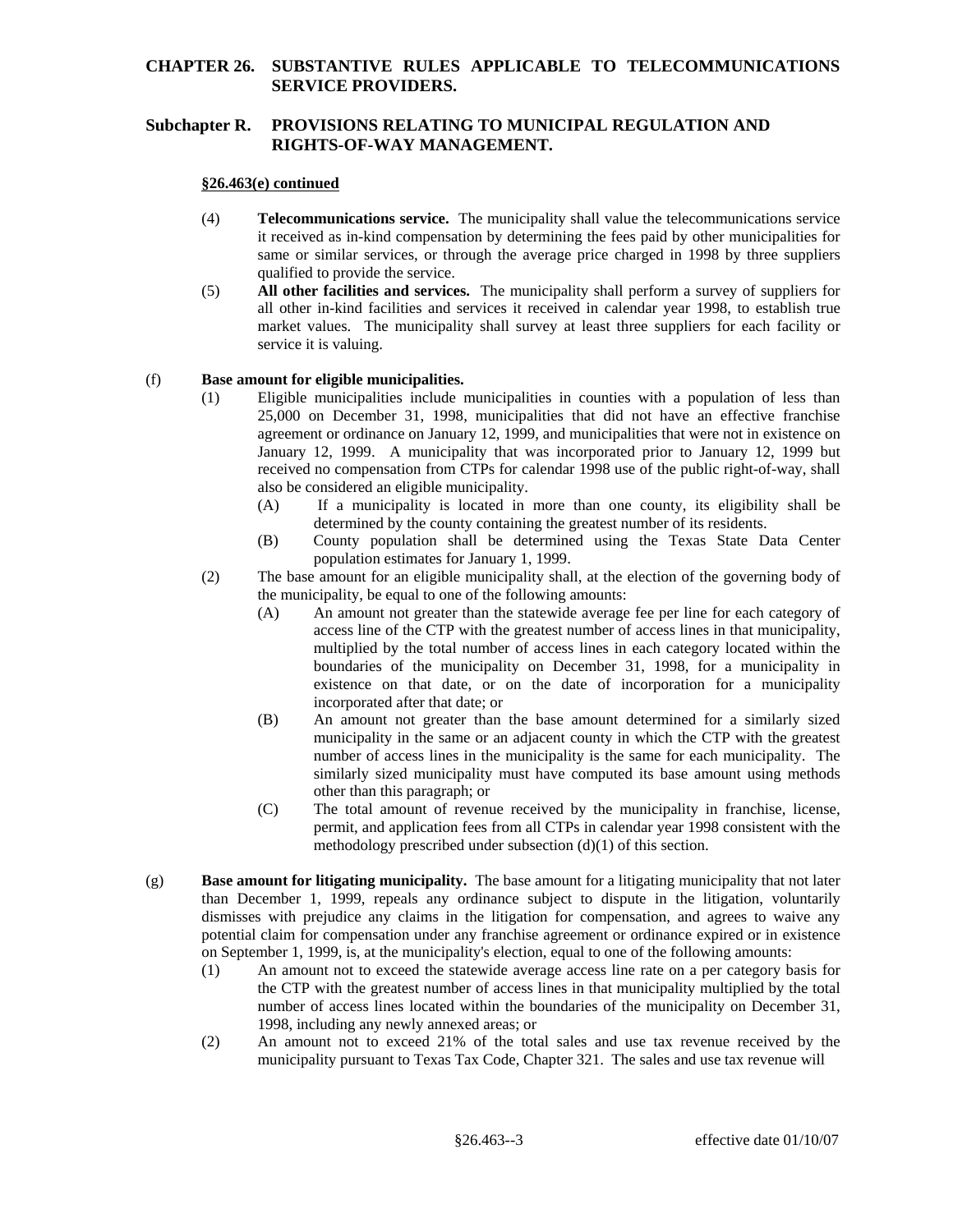## **CHAPTER 26. SUBSTANTIVE RULES APPLICABLE TO TELECOMMUNICATIONS SERVICE PROVIDERS.**

## **Subchapter R. PROVISIONS RELATING TO MUNICIPAL REGULATION AND RIGHTS-OF-WAY MANAGEMENT.**

#### **§26.463(g)(2) continued**

under: be based on the calendar year 1998 report of taxes collected, as issued by the State Comptroller for a municipality. The amount does not include sales and use taxes collected

- $(A)$ Texas Transportation Code, Chapters 451, 452, 453, or 454 for a mass transit authority;
- (B) the Development Corporation Act of 1979 (Article 5190.6, Vernon's Texas Civil Statutes), for a 4A or 4B Development Corporation;
- (C) Texas Local Government Code, Chapters 334 and 335; and
- (D) Texas Tax Code, Chapters 321, 322, and 323, for a special district, including health service, crime control, hospital, and emergency service districts.
- (h) **Books and records.** Subject to request by the commission, a municipality shall provide sufficient records and documentation to substantiate its base amount calculation as prescribed in this chapter. A municipality shall maintain books and records relating to compensation received pursuant to Texas Local Government Code, Chapter 283, in accordance with generally accepted accounting principles (GAAP) and state and federal guidelines, and in a manner that allows for easy identification and reporting of right-of-way fees received from each CTP.

#### (i) **Reporting procedures and requirements.**

- (1) **Who shall file.** The record-keeping and reporting requirements listed in this section shall apply to all municipalities in the State of Texas.
- (2) **Reporting.** Unless otherwise specified, periodic reporting shall be consistent with this subsection and subsection (m) of this section.
	- (A) **Initial reporting.** A municipality shall file its base amount using the commissionapproved *Form for Calculating Right-of-way Compensation* (FCRC), or the commission-approved *Program for Calculating Right-of-way Compensation*  (PCRC), with the commission no later than December 1, 1999 under Project Number 20935, *Implementation of HB 1777*.

### (B) **Subsequent reporting.**

- (i) The commission may periodically require each municipality to file with the commission, on an as-needed basis, a report on municipal compensation. The report shall include all amounts received annually pursuant to this section and shall identify quarterly payments from each CTP.
- $(ii)$  additional information, the municipality shall respond and provide the The commission may request additional documentation if it determines a filing by the municipality is insufficient. If the commission requires needed documents to the commission within 30 days from the time the municipality receives the request.
- the municipality makes a showing consistent with this section and subsection (e) of this section. (j) **Reporting for additional in-kind compensation.** This subsection applies only to a municipality valuing in-kind compensation at a level greater than 1.0% of its base amount, pursuant to subsection (e) of this section. The municipality maintains the burden of proof for establishing the reasonableness of its valuation. No later than December 1, 1999, the municipality shall file using the commissionapproved *Form for Valuing In-kind Compensation Over 1.0%*. If the commission determines that the value of in-kind compensation is less than the value claimed by the municipality, the value of in-kind compensation for that municipality shall, on an interim basis, default to 1.0% of the base amount until